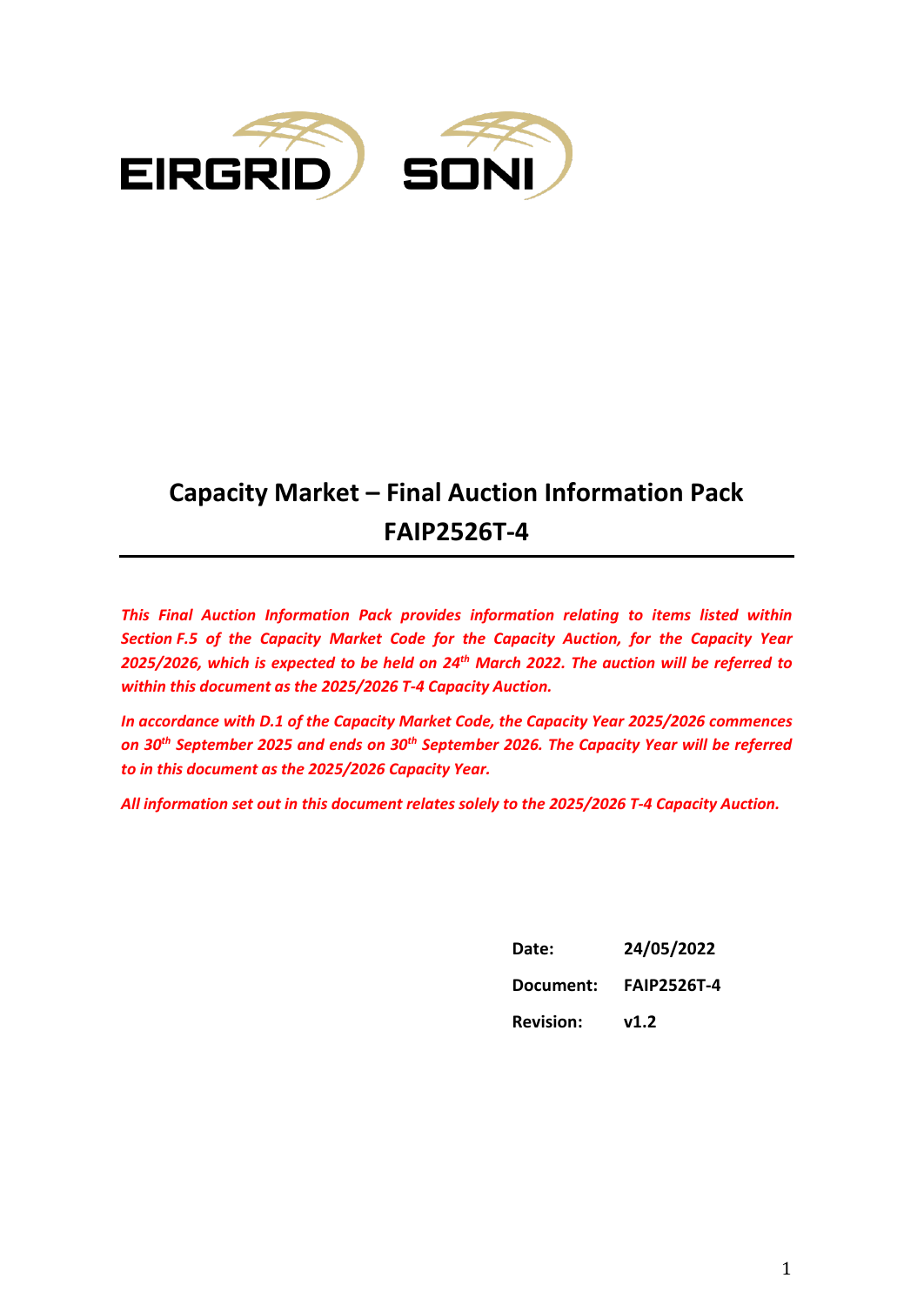

#### **Table of Contents**

| 1.1         |                               |    |
|-------------|-------------------------------|----|
| 1.2         |                               |    |
| 1.3         |                               |    |
| 1.4         |                               |    |
| 1.5         |                               |    |
| 1.6         |                               |    |
| 2.          |                               |    |
| 2.1         |                               |    |
| 2.2         |                               |    |
| 2.3         |                               |    |
| 2.4         |                               |    |
| 2.5         |                               |    |
| 2.6         |                               |    |
| 2.7         |                               |    |
| 2.8         |                               |    |
| 2.9         |                               |    |
| 2.10        |                               |    |
| 2.11        |                               |    |
| 2.12        |                               |    |
| 2.13        |                               |    |
| 2.14        |                               |    |
| 2.15        |                               |    |
| 2.16        |                               |    |
| 3.          |                               |    |
| 3.1         |                               |    |
| 3.2         |                               |    |
| 3.3         |                               |    |
| 3.4         |                               |    |
| t of Tables |                               |    |
|             | $Table 1 - Find Domand Curvo$ | п. |

#### Lis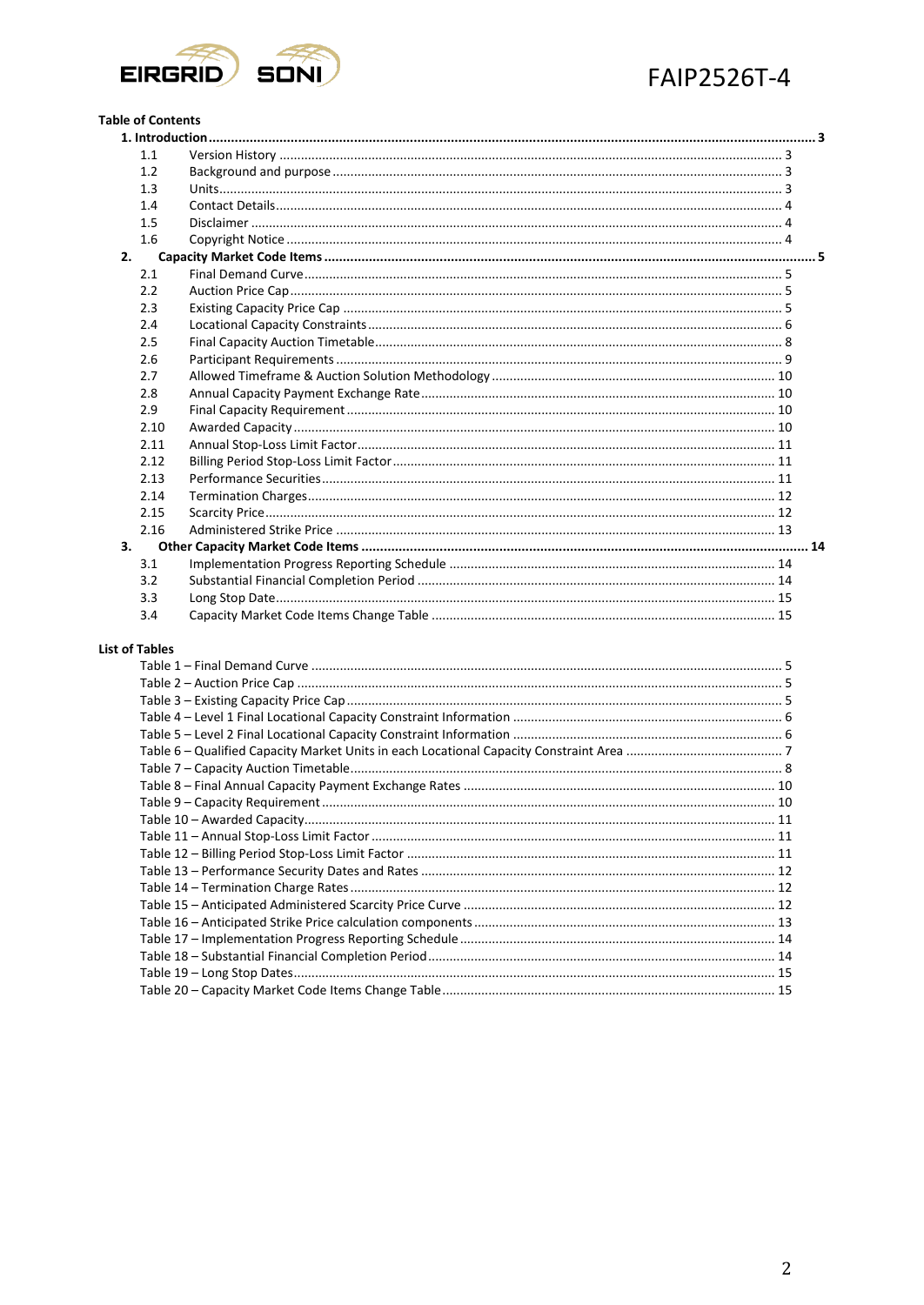

## <span id="page-2-0"></span>**1. Introduction**

## <span id="page-2-1"></span>**1.1 Version History**

| Version | <b>Update</b>                                                                | Date       |
|---------|------------------------------------------------------------------------------|------------|
| 1.0     | Final Auction Information Pack                                               | 03/03/2022 |
| 1.1     | Amended according to the revised Capacity Auction Timetable (CAT2526T-4)     | 07/03/2022 |
| 1.2     | Correction of first rows of Tables 13 and 14 (page 12) to reflect SEM-21-079 | 24/05/2022 |

## <span id="page-2-2"></span>**1.2 Background and purpose**

This Final Auction Information Pack<sup>1</sup> provides information relating to items listed within Section F.5 of the Capacity Market Code for the Capacity Auction for the Capacity Year 2025/2026, which is expected to be held on 24th March 2022*.* The auction will be referred to within this document as the 2025/2026 T-4 Capacity Auction.

In accordance with D.1.1.1 of the Capacity Market Code, the Capacity Year 2025/2026 is the period commencing at the start of the Trading Day beginning at 23:00 on 30<sup>th</sup> September 2025 and ending at the end of the Trading Day ending at 23:00 on 30<sup>th</sup> September 2026.

All information set out in this document relates solely to the 2025/2026 T-4 Capacity Auction.

In order to participate in a Capacity Auction, a party must be a fully registered and qualified participant in the Capacity Market. Information relating to the registration process can be found via the SEM Capacity Market Registration section of the SEMO website<sup>2</sup>. Please note that the registration and qualification period for the 2025/2026 T-4 Capacity Auction has now closed.

Per Section F.5.1.5 of the Capacity Market Code, a Participant is responsible for conducting its own analysis before acting in reliance on any information contained within this document.

## <span id="page-2-3"></span>**1.3 Units**

**For quantities specified in MW, 'MW' refers to a megawatt of de-rated capacity, unless otherwise stated.**

**For prices specified in €/MW per year or £/MW per year, 'year' refers to a 12-month year, unless otherwise stated.**

Settlement of prices in units based on a 12-month year is provided for in accordance with paragraph F.17.1.1 of the Trading and Settlement Code.

In this document, unless specifically stated, Euro (€) values will apply to Participants located in Ireland and Sterling  $(f)$  values will apply to Participants located in Northern Ireland. The Capacity Auction will be conducted in Euros, with Sterling offers converted to Euros at the Annual Capacity Payment Exchange Rate.

 $1$  Capitalised terms in this document have the definition ascribed to them in the Capacity Market Code.

<sup>2</sup> <https://www.sem-o.com/>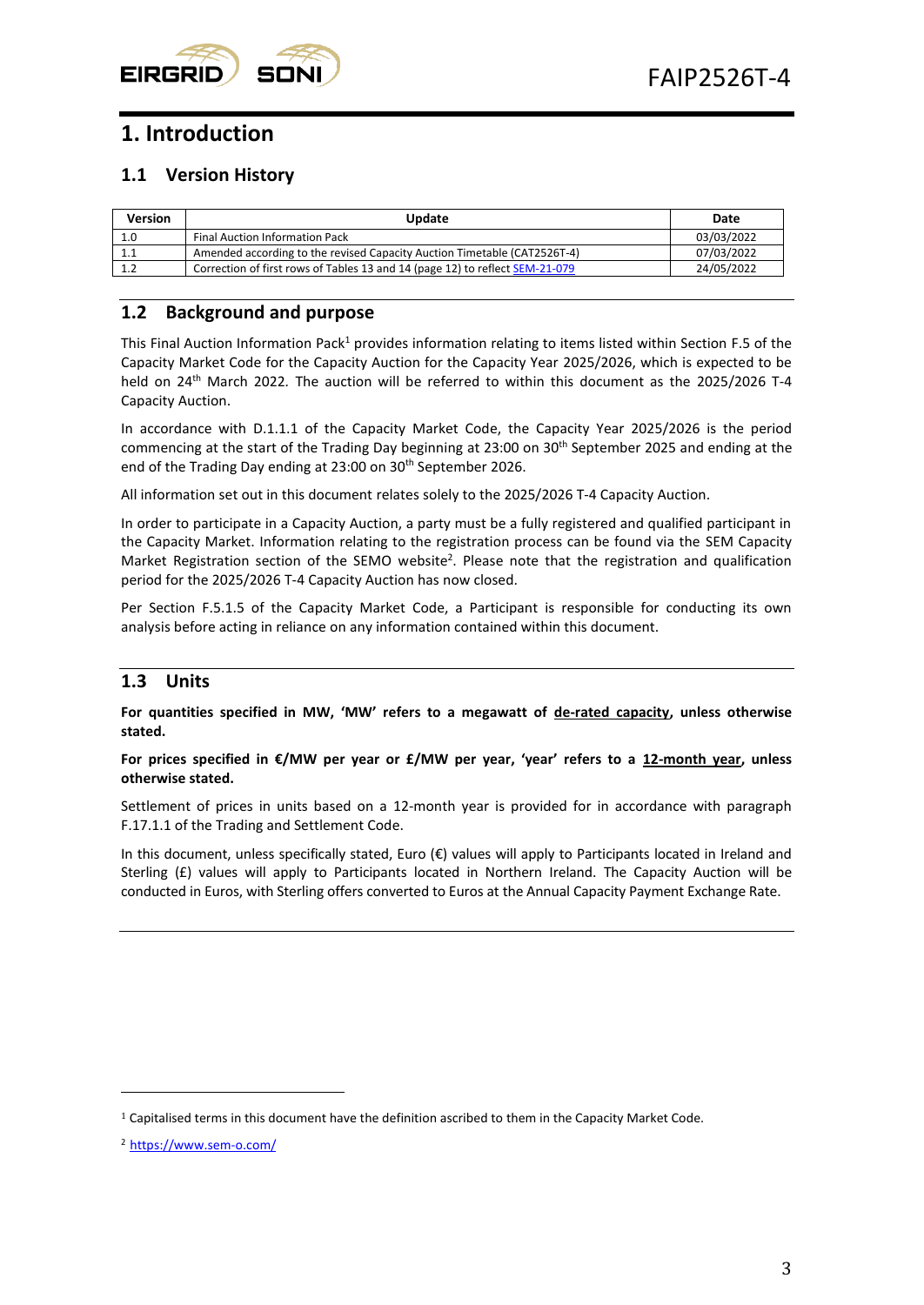

## <span id="page-3-0"></span>**1.4 Contact Details**

The following are the official contact details that should be used for any queries you may have relating to a Capacity Auction:

#### **Postal Correspondence:**

FAO: Market Interface Capacity Market Operations The Oval 160 Shelbourne Road Ballsbridge Dublin 4 D04 FW28 Ireland

**Email Correspondence:**  [capacitymarket@sem-o.com](mailto:capacitymarket@sem-o.com)

#### **Phone Correspondence:**

If you have any questions on the application process or details please contact: 1800 726772 (ROI) or 0800 0726772 (NI) +353 (1) 2370584 (International)

#### <span id="page-3-1"></span>**1.5 Disclaimer**

EirGrid plc (EirGrid) and SONI Limited (SONI) in their capacity as System Operators are required by the Capacity Market Code to publish the Final Auction Information Pack for a Capacity Auction. This publication discharges that obligation.

EirGrid and SONI have followed accepted industry practice in the collection and analysis of data available. Prior to taking business decisions, interested parties should not rely on the data set out in this information pack as a substitute for obtaining separate and independent advice in relation to the matters covered by this information pack. Information in this document does not amount to a recommendation or advice in respect of any possible investment. The use of information contained within this information pack for any form of decision making is done so at the user's own risk. This information pack should be read in conjunction with the Capacity Market Code and Trading and Settlement Code including any amendments to these rules.

Whilst every effort is made to provide information that is useful and care has been taken in the preparation of the information, EirGrid and SONI give no warranties or representations, expressed or implied, of any kind, with respect to the contents of this information pack, including without limitation, its quality, accuracy and completeness.

EirGrid and SONI and their respective advisers, consultants and other contributors to this information pack (or their respective associated companies, businesses, partners, directors, officers or employees) hereby exclude to the fullest extent permitted by law, all and any liability for any errors, omissions, defects or misrepresentations in the information contained in this information pack, or for any loss or damage suffered by persons who use or rely on such information (including by reason of negligence, negligent misstatement or otherwise).

#### <span id="page-3-2"></span>**1.6 Copyright Notice**

Copyright 2022 EirGrid plc. All Rights Reserved. Copyright 2022 SONI Limited. All Rights Reserved. The entire publication is subject to the laws of copyright. No part of this publication may be reproduced or transmitted in any form or by any means, electronic or manual, including photocopying without the prior written permission of EirGrid plc and SONI Limited.

The Oval 160 Shelbourne Road Ballsbridge Dublin 4 D04 FW28 Ireland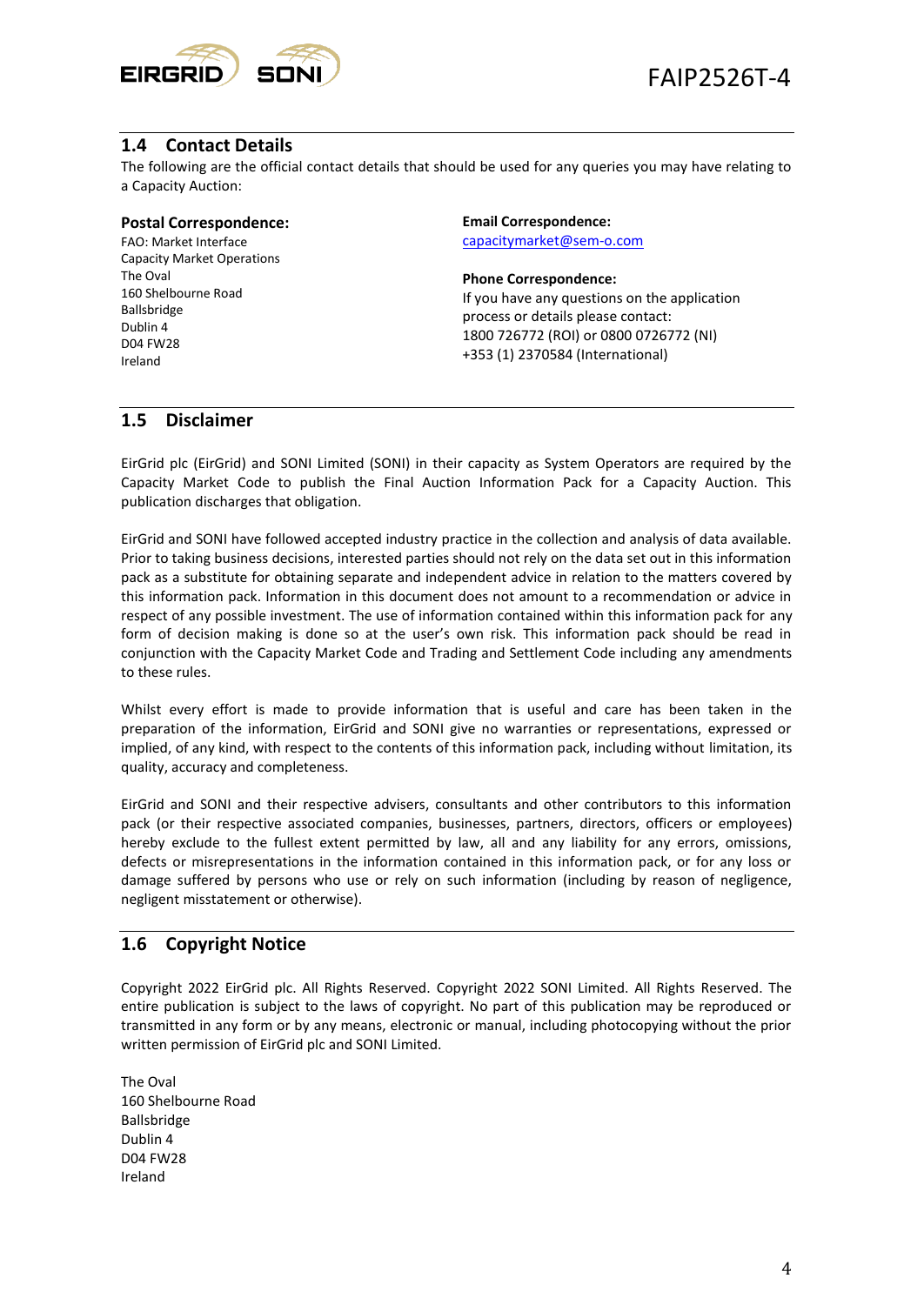

## <span id="page-4-0"></span>**2. Capacity Market Code Items**

*This document contains values for items listed within Section F.5.1.3 of the SEM Capacity Market Code. Information determined by the Regulatory Authorities per Section F.3 is described as approved.* 

## <span id="page-4-1"></span>**2.1 Final Demand Curve**

#### **F.5.1.3 (a) the final Demand Curve for the Capacity Auction provided by the Regulatory Authorities under section F.3;**

In accordance with Section F.3.1.3 of the Capacity Market Code the Regulatory Authorities have determined the Demand Curve to be employed in this Capacity Auction. The Final Demand Curve given below accounts for Awarded Capacity, non-participating generation, reserves and other adjustments.

<span id="page-4-4"></span>

| <b>De-Rated Capacity (MW)</b> | Demand Curve Point (€/MW per year) |
|-------------------------------|------------------------------------|
| 0                             | 146,920                            |
| 4,295                         | 146,920                            |
| 4,826                         | 92,300                             |
| 5,887                         | 0                                  |

#### **Table 1 – Final Demand Curve**

## <span id="page-4-2"></span>**2.2Auction Price Cap**

#### **F.5.1.3 (b) the final Auction Price Cap for the Capacity Auction (in Euro and Sterling);**

The System Operators have been instructed by the SEM Committee not to use the Auction Price Cap published in the Initial Auction Information Pack [\(IAIP2526T-4\)](https://www.sem-o.com/documents/general-publications/Initial-Auction-Information-Pack_IAIP2526T-4.pdf), but instead to use the below approved values communicated to the System Operators by the SEM Committee [\(SEM-21-110\)](https://www.semcommittee.com/sites/semc/files/media-files/SEM-21-110%20Information%20Note%20on%20indexation%20of%20Auction%20Price%20Cap.pdf) on 22<sup>nd</sup> December 2021. The approved Auction Price Caps are set out in Table 2 below:

#### **Table 2 – Auction Price Cap**

<span id="page-4-5"></span>

| Auction Price Cap (€/MW per year) | Auction Price Cap (£/MW per year) |  |
|-----------------------------------|-----------------------------------|--|
| 146.920                           | 130.788.18                        |  |

## <span id="page-4-3"></span>**2.3Existing Capacity Price Cap**

#### **F.5.1.3 (c) the final Existing Capacity Price Cap for the Capacity Auction (in Euro and Sterling);**

Consistent with what was set out in the SEM Committee decision [\(SEM-21-079\)](https://www.semcommittee.com/sites/semc/files/media-files/T-4_2025_26_Parameters_Decision_Paper.pdf) and as set out in the Initial Auction Information Pack [\(IAIP2526T-4\)](https://www.sem-o.com/documents/general-publications/Initial-Auction-Information-Pack_IAIP2526T-4.pdf), the approved Existing Capacity Price Caps are set out in Table 3 below:

#### **Table 3 – Existing Capacity Price Cap**

<span id="page-4-6"></span>

| Existing Capacity Price Cap ( $\epsilon$ /MW per year) | <b>Existing Capacity Price Cap (£/MW per year)</b> |  |
|--------------------------------------------------------|----------------------------------------------------|--|
| 46.150                                                 | 41.295.02                                          |  |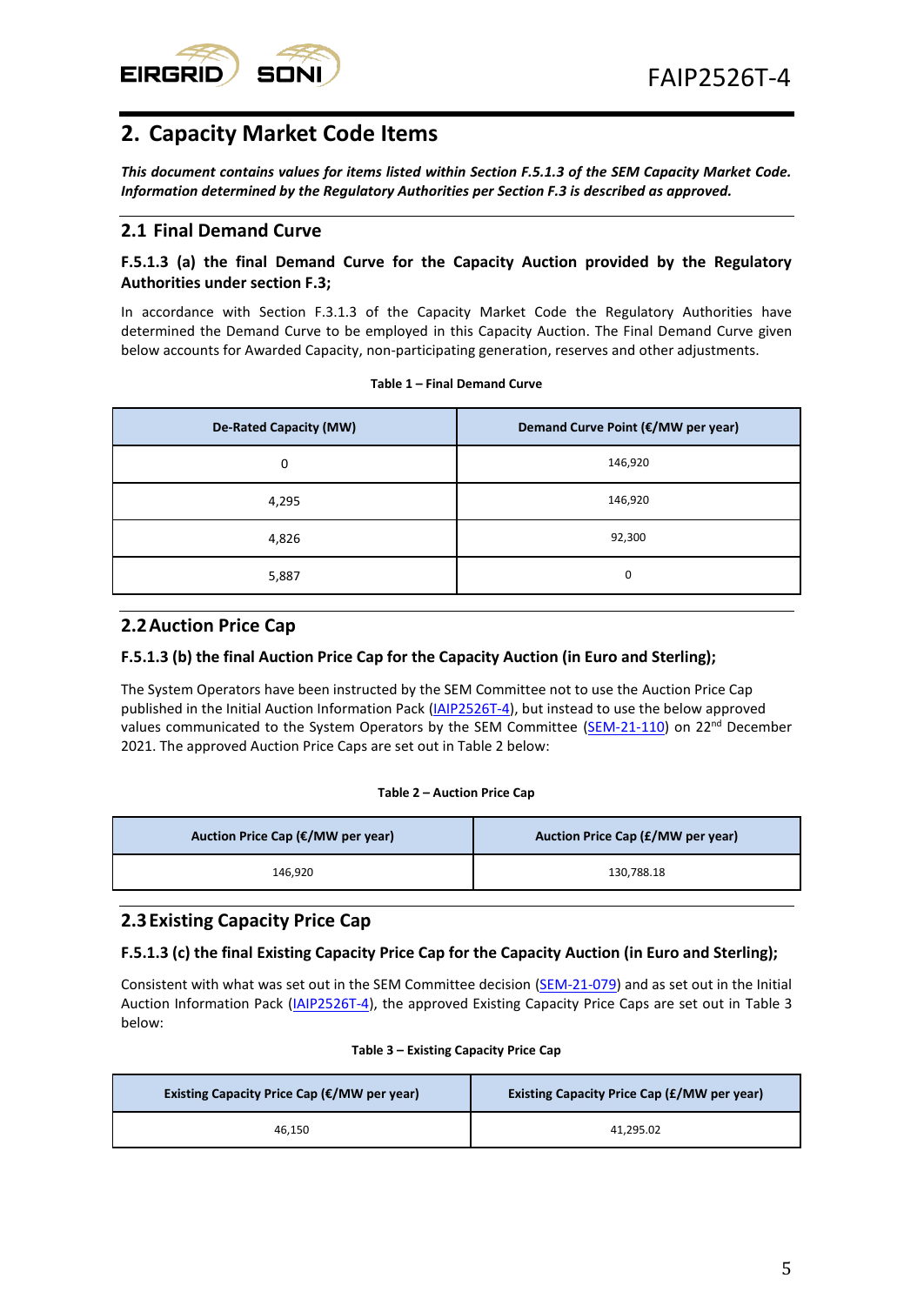

## <span id="page-5-0"></span>**2.4 Locational Capacity Constraints**

#### **F.5.1.3 (d) for each Locational Capacity Constraint applicable to the Capacity Auction:**

#### **(i) The final Locational Capacity Constraint Information;**

The Regulatory Authorities have determined the final Locational Capacity Constraint Required Quantities to be employed in this Capacity Auction. These values account for non-participating generation, reserves and other adjustments. These values do not account for Awarded Capacity, which will be subtracted prior to the Capacity Auction in accordance with F.8.2.1(b)(i) of the Capacity Market Code.

<span id="page-5-1"></span>

| Level        | Locational<br>Capacity<br><b>Constraint Area</b><br><b>Name</b> | <b>Associated Level 2</b><br>Locational<br><b>Constraint Area(s)</b> | <b>Locational Capacity Constraint Area</b><br><b>Nodes</b> | <b>Required</b><br><b>Quantity (MW)</b> |
|--------------|-----------------------------------------------------------------|----------------------------------------------------------------------|------------------------------------------------------------|-----------------------------------------|
| $\mathbf{1}$ | L1-1: Northern<br>Ireland                                       |                                                                      | All nodes within Northern Ireland                          | 2,312                                   |
| $\mathbf{1}$ | L1-2: Ireland                                                   | L2-1: Greater Dublin<br>L <sub>2</sub> -2: Rest of Ireland           | All nodes within Ireland                                   | 6,445                                   |

#### **Table 4 – Level 1 Final Locational Capacity Constraint Information**

#### **Table 5 – Level 2 Final Locational Capacity Constraint Information**

<span id="page-5-2"></span>

| Level          | <b>Locational</b><br>Capacity<br><b>Constraint Area</b><br><b>Name</b> | <b>Associated Level 1</b><br>Locational<br><b>Constraint Area</b> | <b>Locational Capacity Constraint Area Nodes</b>                                                                                                                                                                                                                                                                                                                                                                                                                                                                                                                                                                                                                                                                                                                                                                                                                                                                                                                                                                                                                                                | <b>Required</b><br>Quantity<br>$(MW)^3$ |
|----------------|------------------------------------------------------------------------|-------------------------------------------------------------------|-------------------------------------------------------------------------------------------------------------------------------------------------------------------------------------------------------------------------------------------------------------------------------------------------------------------------------------------------------------------------------------------------------------------------------------------------------------------------------------------------------------------------------------------------------------------------------------------------------------------------------------------------------------------------------------------------------------------------------------------------------------------------------------------------------------------------------------------------------------------------------------------------------------------------------------------------------------------------------------------------------------------------------------------------------------------------------------------------|-----------------------------------------|
| $\overline{2}$ | L2-1: Greater Dublin                                                   | L1-2: Ireland                                                     | 1.<br>Adamstown 110 kV station [ADM]<br>2.<br>Airton 110kV station [ATN]<br>3.<br>Artane 110kV station [ART]<br>4.<br>Baltrasna 110kV station [BAL]<br>5.<br>Barnakyle 110kV station [BKY]<br>6.<br>Belcamp 220/110 kV station [BLC]<br>7.<br>Blackrock 110kV station [BLA]<br>8.<br>Cabra 110kV station [CAB]<br>9.<br>Castlebagot 110kV station [CBT]<br>10.<br>City West 110kV station [CTY]<br>11.<br>Cloghran 110kV station [CLG]<br>12.<br>Clonee 220kV station [CLN]<br>13.<br>College Park 110kV station [COL]<br>14.<br>Cookstown 110/38kV station [COO] <sup>4</sup><br>15.<br>Corduff 220/110kV station [CDU]<br>16.<br>Corkagh 110kV station [CKG]<br>17.<br>Cromcastle 110kV station [CRM]<br>18.<br>Cruiserath 220kV Station [CRH]<br>19.<br>Dardistown 110kV station [DTN]<br>20.<br>Finglas 220/110kV station [FIN]<br>21.<br>Fortunestown 110kV station [FTT]<br>22.<br>Francis Street 110kV station [FRA]<br>23.<br>Glasmore 110kV station [GLA]<br>24.<br>Grange 110kV station [GRA]<br>25.<br>Grange Castle 110kV station [GCA]<br>26.<br>Harolds Cross 110kV station [HAR] | 2,678                                   |

<sup>3</sup>Minimum MW represented in de-rated MW values

<sup>4</sup> Cookstown 38 kV is fed from Inchicore which is in the LCC. Cookstown 10 kV is fed from Carrickmines and hence is not in the LCC.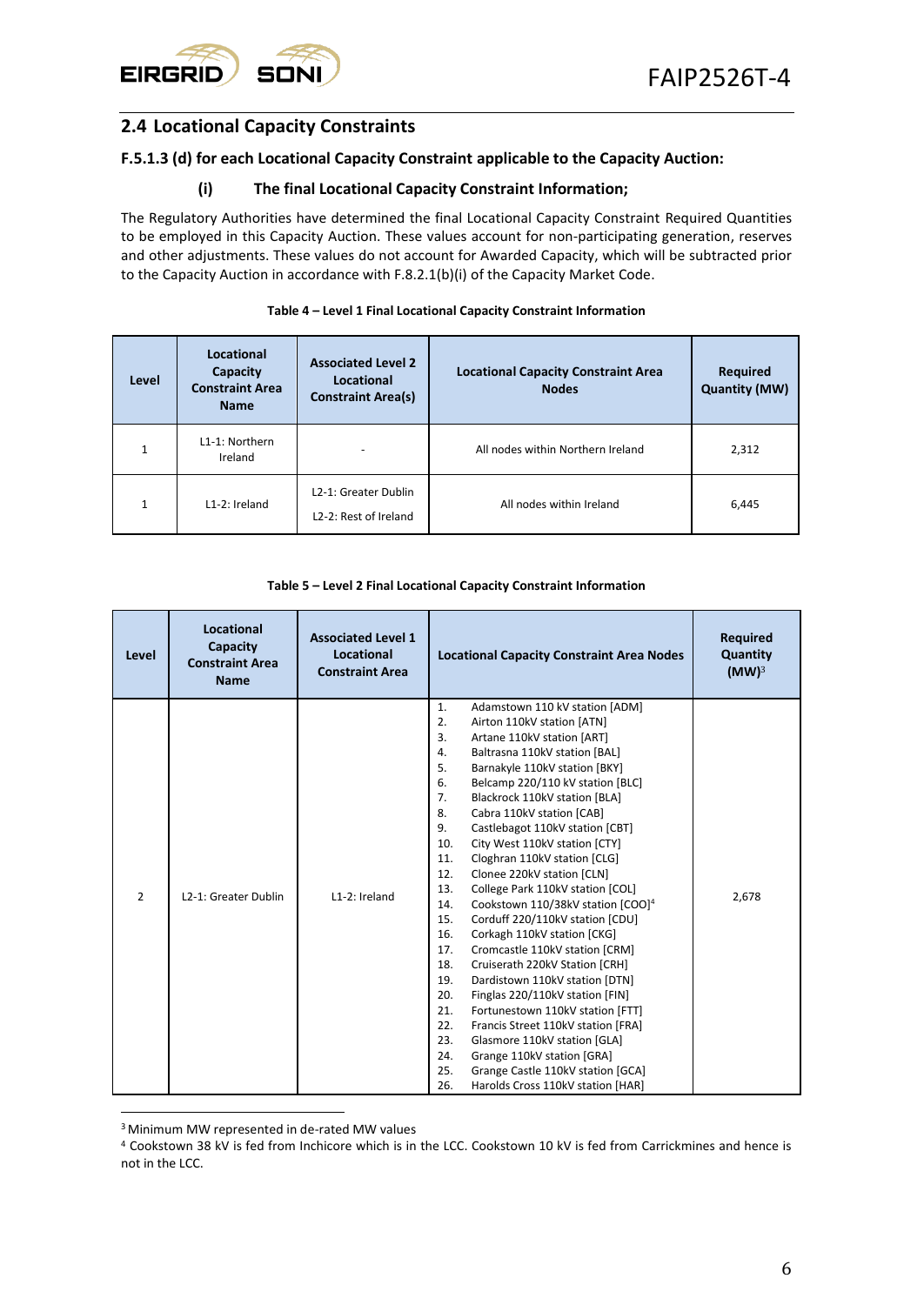

| Level | <b>Locational</b><br>Capacity<br><b>Constraint Area</b><br><b>Name</b> | <b>Associated Level 1</b><br>Locational<br><b>Constraint Area</b> | <b>Locational Capacity Constraint Area Nodes</b>                                  | <b>Required</b><br>Quantity<br>(MW) <sup>3</sup> |
|-------|------------------------------------------------------------------------|-------------------------------------------------------------------|-----------------------------------------------------------------------------------|--------------------------------------------------|
|       |                                                                        |                                                                   | 27.<br>Heuston Square 110kV station [HEU]<br>28.<br>Huntstown 220kV station [HUN] |                                                  |
|       |                                                                        |                                                                   | 29.<br>Inchicore 220/110kV station [INC]                                          |                                                  |
|       |                                                                        |                                                                   | 30.<br>Irish Town 220kV station [ISH]                                             |                                                  |
|       |                                                                        |                                                                   | 31.<br>Kilmahud 110kV station [KUD]                                               |                                                  |
|       |                                                                        |                                                                   | 32.<br>Kilmore 110kV station [KLM]                                                |                                                  |
|       |                                                                        |                                                                   | 33.<br>Macetown 110kV station [MCE]                                               |                                                  |
|       |                                                                        |                                                                   | 34.<br>McDermott 110kV station [MCD]                                              |                                                  |
|       |                                                                        |                                                                   | 35.<br>Milltown 110kV station [MIL]                                               |                                                  |
|       |                                                                        |                                                                   | 36.<br>Misery Hill 110kV station [MHL]                                            |                                                  |
|       |                                                                        |                                                                   | 37.<br>Nangor 110kV station [NAN]                                                 |                                                  |
|       |                                                                        |                                                                   | 38.<br>Newbury 110kV station [NBY]                                                |                                                  |
|       |                                                                        |                                                                   | 39.<br>North Quays 110kV station [NQS]                                            |                                                  |
|       |                                                                        |                                                                   | 40.<br>North Wall 220kV station [NW]                                              |                                                  |
|       |                                                                        |                                                                   | 41.<br>Pelletstown 110kV station [PTN]                                            |                                                  |
|       |                                                                        |                                                                   | 42.<br>Poolbeg 220/110kV stations [PB]<br>43.                                     |                                                  |
|       |                                                                        |                                                                   | Poppintree 110kV station [POP]<br>44.<br>Ringsend 110kV station [RE]              |                                                  |
|       |                                                                        |                                                                   | 45.<br>Ryebrook 110kV station [RYB]                                               |                                                  |
|       |                                                                        |                                                                   | 46.<br>Stephenstown 110kV station [SVN]                                           |                                                  |
|       |                                                                        |                                                                   | 47.<br>Shellybanks 220kV station [SHL]                                            |                                                  |
|       |                                                                        |                                                                   | 48.<br>Snugborough 110kV station [SNUG]                                           |                                                  |
|       |                                                                        |                                                                   | 49.<br>Trinity 110kV station [TRN]                                                |                                                  |
|       |                                                                        |                                                                   | 50.<br>Whitebank 110kV station [WBK]                                              |                                                  |
|       |                                                                        |                                                                   | 51.<br>Wolfe Tone 110kV station [WOL]                                             |                                                  |
| 2     | L2-2 Rest of Ireland                                                   | L1-2: Ireland                                                     | All nodes within Ireland excluding notes<br>listed in L2-1: Greater Dublin        | 3,167                                            |

### **(ii) The final Capacity Market Units that have Qualified for the Capacity Auction and that are in the System Operators' reasonable opinion capable of contributing to satisfying the constraint;**

In accordance with section E.9.4 for the Capacity Market Code and F.5.1.3 (d) (ii), the Qualified Capacity Market Units that can contribute to meeting a Locational Capacity Constraint Required Quantity are set out in [Table 6.](#page-6-0)

<span id="page-6-0"></span>

| Level | Locational<br><b>Capacity</b><br><b>Constraint</b><br>Area Name | Capacity Market Unit IDs for Qualified Capacity Market Units that contribute to the<br><b>Locational Capacity Constraint</b>                                                                                                                                                                                                                                                                                                                                                                                                                                                          |
|-------|-----------------------------------------------------------------|---------------------------------------------------------------------------------------------------------------------------------------------------------------------------------------------------------------------------------------------------------------------------------------------------------------------------------------------------------------------------------------------------------------------------------------------------------------------------------------------------------------------------------------------------------------------------------------|
|       | 11-1: Northern<br>Ireland                                       | DSU 501330, DSU 501380, DSU 501450, DSU 501460, DSU 501470, DSU 501510, DSU 501560,<br>DSU 501590, DSU 501600, DSU 501610, DSU 503420, DSU 503450, DSU 503460, DSU 503480,<br>DSU 503490, DSU 503570, DSU 503580, DSU 503600, DSU 503610, DSU 503630, DSU 503650,<br>GU 500040, GU 500041, GU 500283, GU 500284, GU 500820, GU 500821, GU 500824,<br>GU 500825, GU 500900, GU 500904, GU 501130, GU 501230, GU 503340, GU 503350,<br>GU 503360, GU 503430, GU 503440, GU 503720, GU 503730, GU 503740, GU 503950,<br>GU 503960, GU 503980, GU 504000, GU 504020, GU 504080, I NIMOYLE |

| Table 6 – Qualified Capacity Market Units in each Locational Capacity Constraint Area |  |  |  |
|---------------------------------------------------------------------------------------|--|--|--|
|---------------------------------------------------------------------------------------|--|--|--|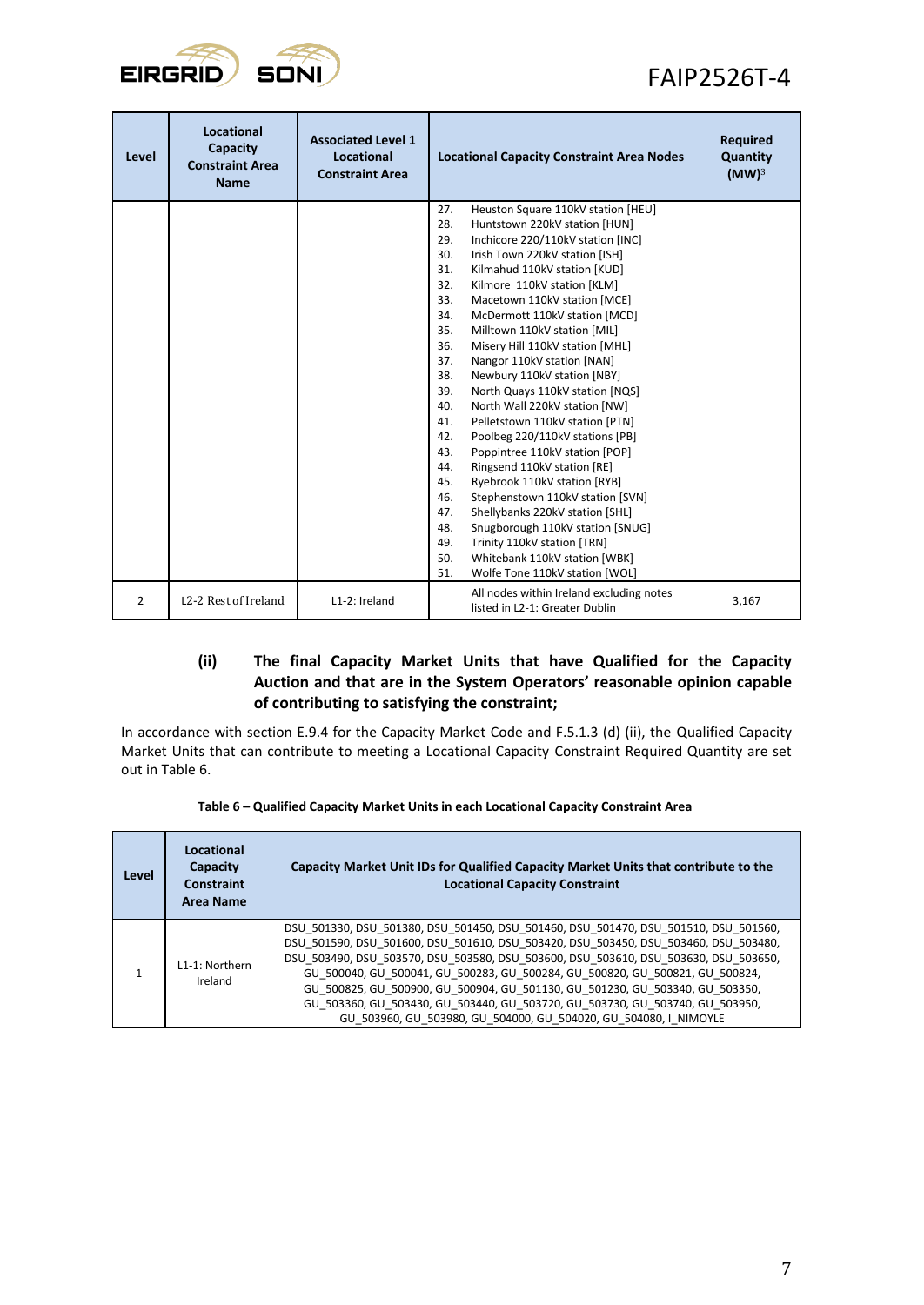

| Level          | Locational<br>Capacity<br><b>Constraint</b><br>Area Name | Capacity Market Unit IDs for Qualified Capacity Market Units that contribute to the<br><b>Locational Capacity Constraint</b>                                                                                                                                                                                                                                                                                                                                                                                                                                                                                                                                                                                                                                                                                                                                                                                                                                                                                                                                                                                                                                                                                                                                                                                                                                                                                                                                                                                                                                                                        |  |
|----------------|----------------------------------------------------------|-----------------------------------------------------------------------------------------------------------------------------------------------------------------------------------------------------------------------------------------------------------------------------------------------------------------------------------------------------------------------------------------------------------------------------------------------------------------------------------------------------------------------------------------------------------------------------------------------------------------------------------------------------------------------------------------------------------------------------------------------------------------------------------------------------------------------------------------------------------------------------------------------------------------------------------------------------------------------------------------------------------------------------------------------------------------------------------------------------------------------------------------------------------------------------------------------------------------------------------------------------------------------------------------------------------------------------------------------------------------------------------------------------------------------------------------------------------------------------------------------------------------------------------------------------------------------------------------------------|--|
| $\mathbf{1}$   | L1-2: Ireland                                            | CAU 400301, CAU 400302, CAU 400500, DSU 401270, DSU 401330, DSU 401400, DSU 401490,<br>DSU 401530, DSU 401590, DSU 401610, DSU 401620, DSU 401660, DSU 401800, DSU 401850,<br>DSU 401870, DSU 401880, DSU 401910, DSU 402040, DSU 402090, DSU 402100, DSU 402120,<br>DSU 402180, DSU 403020, DSU 403030, DSU 403040, DSU 403050, DSU 403080, DSU 403120,<br>DSU 403450, DSU 403470, DSU 403500, DSU 403520, DSU 403560, DSU 403590, DSU 403630,<br>DSU_403640, DSU_403650, DSU_403660, DSU_403670, DSU_403690, DSU_403700, DSU_403710,<br>DSU_403730, DSU_403760, DSU_403770, DSU_403780, GU_400120, GU_400121, GU_400182,<br>GU_400183, GU_400324, GU_400325, GU_400360, GU_400361, GU_400362, GU_400363,<br>GU 400480, GU 400500, GU 400530, GU 400540, GU 400762, GU 400770, GU 400771,<br>GU 400780, GU 400781, GU 400850, GU 400930, GU 401010, GU 401011, GU 401230,<br>GU_401860, GU_402030, GU_403000, GU_403450, GU_403460, GU_403560, GU_403570,<br>GU_403600, GU_403610, GU_403620, GU_403630, GU_403660, GU_403680, GU_403850,<br>GU 403860, GU 403960, GU 404010, GU 404050, GU 404060, GU 404070, GU 404080,<br>GU 404090, GU 404100, GU 404110, GU 404150, GU 404220, GU 404230, GU 404240,<br>GU 404250, GU 404260, GU 404270, GU 404360, GU 404370, GU 404400, GU 404420,<br>GU 404510, GU 404520, GU 404530, GU 404540, GU 404550, GU 404650, GU 404670,<br>GU_404680, GU_404690, GU_404700, GU_404710, GU_404730, GU_404740, GU_404830,<br>GU_404840, GU_404850, GU_404880, GU_404920, GU_404940, GU_404950, GU_404970,<br>GU_405020, GU_405030, GU_405050, GU_405060, I_ROIEWIC |  |
| $\overline{2}$ | L2-1: Greater<br>Dublin                                  | DSU_401620, DSU_401800, DSU_403020, DSU_403030, DSU_403040, DSU_403050, DSU_403590,<br>DSU 403630, DSU 403660, DSU 403670, DSU 403690, DSU 403730, GU 400324, GU 400325,<br>GU_400480, GU_400500, GU_400540, GU_402030, GU_403450, GU_403460, GU_403600,<br>GU 403610, GU 403620, GU 403630, GU 403660, GU 403680, GU 404050, GU 404060,<br>GU 404070, GU 404080, GU 404090, GU 404100, GU 404110, GU 404150, GU 404220,<br>GU 404230, GU 404240, GU 404510, GU 404730, GU 404850, GU 404940, GU 404950,<br>GU 404970                                                                                                                                                                                                                                                                                                                                                                                                                                                                                                                                                                                                                                                                                                                                                                                                                                                                                                                                                                                                                                                                               |  |
| 2              | L2-2: Rest of<br>Ireland                                 | CAU 400301, CAU 400302, CAU 400500, DSU 401270, DSU 401330, DSU 401400, DSU 401490,<br>DSU_401530, DSU_401590, DSU_401610, DSU_401660, DSU_401850, DSU_401870, DSU_401880,<br>DSU_401910, DSU_402040, DSU_402090, DSU_402100, DSU_402120, DSU_402180, DSU_403080,<br>DSU_403120, DSU_403450, DSU_403470, DSU_403500, DSU_403520, DSU_403560, DSU_403640,<br>DSU_403650, DSU_403700, DSU_403710, DSU_403760, DSU_403770, DSU_403780, GU_400120,<br>GU_400121, GU_400182, GU_400183, GU_400360, GU_400361, GU_400362, GU_400363,<br>GU_400530, GU_400762, GU_400770, GU_400771, GU_400780, GU_400781, GU_400850,<br>GU 400930, GU 401010, GU 401011, GU 401230, GU 401860, GU 403000, GU 403560,<br>GU 403570, GU 403850, GU 403860, GU 403960, GU 404010, GU 404250, GU 404260,<br>GU 404270, GU 404360, GU 404370, GU 404400, GU 404420, GU 404520, GU 404530,<br>GU 404540, GU 404550, GU 404650, GU 404670, GU 404680, GU 404690, GU 404700,<br>GU 404710, GU 404740, GU 404830, GU 404840, GU 404880, GU 404920,<br>GU 405020, GU 405030, GU 405050, GU 405060, I ROIEWIC                                                                                                                                                                                                                                                                                                                                                                                                                                                                                                                        |  |

## <span id="page-7-0"></span>**2.5 Final Capacity Auction Timetable**

## **F.5.1.3 (e) the final Capacity Auction Timetable as it relates to events after the publication of the Final Auction Information Pack (subject to section D.2).**

The approved Capacity Auction Timetable is set out in Table 7:

<span id="page-7-1"></span>

|   | Event                                                                                                                             | Date       |
|---|-----------------------------------------------------------------------------------------------------------------------------------|------------|
|   | Initial Auction Information Pack Date: the last publication date for the Initial Auction Information<br>Pack                      | 01/10/2021 |
| ำ | Opt-out Notification Date: the last date a Participant can submit an Opt-Out Notification                                         | 15/10/2021 |
|   | Exception Application Date: the last time a Participant can make an Exception Application to the<br><b>Regulatory Authorities</b> | 26/10/2021 |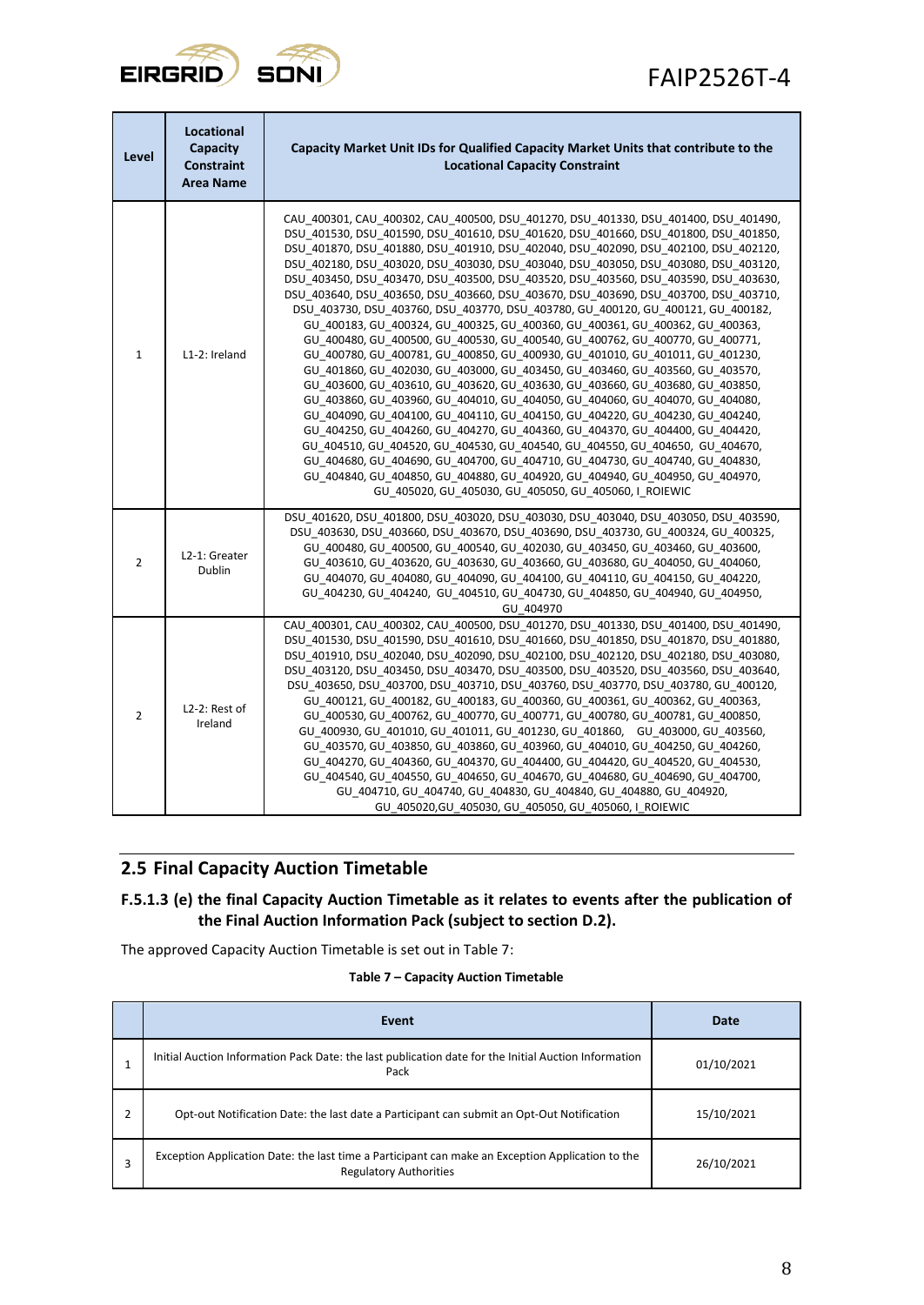

| 4  | Qualification Application Date: the last date a Participant can submit an Application for<br>Qualification in respect of the Capacity Auction                                                                                              | 26/10/2021       |
|----|--------------------------------------------------------------------------------------------------------------------------------------------------------------------------------------------------------------------------------------------|------------------|
| 5  | Provisional Qualification Results Date: the date by which the System Operators are expected to<br>inform persons who submit Applications for Qualification of Provisional SO Qualification<br>Decisions in respect of the Capacity Auction | 09/12/2021       |
| 6  | Final Qualification Submission Date: the date by which the System Operators are expected to<br>provide Final Qualification Results in respect of the Capacity Auction to the Regulatory<br>Authorities for approval                        | 17/02/2022       |
| 7  | Final Qualification Results Date: the date by which the System Operators are expected to inform<br>persons who submit Applications for Qualification of Final Qualification Decisions in respect of<br>the Capacity Auction                | 01/03/2022       |
| 8  | Date for finalising the Locational Capacity Constraint Limits for the Capacity Auction                                                                                                                                                     | 01/03/2022       |
| 9  | Qualification Results Publication Date: the date by which the System Operators are expected to<br>publish the total Qualified capacity in respect of the Capacity Auction                                                                  | 01/03/2022       |
| 10 | Final Auction Information Pack Date: the date by which the System Operators are expected to<br>publish the Final Auction Information Pack for the Capacity Auction                                                                         | 01/03/2022       |
| 11 | Capacity Auction Submission Commencement: the earliest date and time that Participants may<br>submit Capacity Auction Offers in respect of Capacity Market Units Qualified to participate in the<br><b>Capacity Auction</b>                | 15/03/2022       |
| 12 | Capacity Auction Submission End: the last date and time until Participants may submit Capacity<br>Auction Offers in respect of Capacity Market Units Qualified to participate in the Capacity<br>Auction                                   | 24/03/2022 10:00 |
| 13 | Capacity Auction Run Start: the day and time that the System Operators initiate the run of the<br>software program referred to in paragraph F.8.5.1 in respect of the Capacity Auction                                                     | 24/03/2022 12:00 |
| 14 | Capacity Auction Completion Date: the date by which the System Operators are expected to<br>complete the Capacity Auction (including the Capacity Auction Monitor's review)                                                                | 29/03/2022       |
| 15 | Capacity Auction Provisional Results Date: the date by which the System Operators are expected<br>to provide provisional Capacity Auction results to Participants                                                                          | 29/03/2022       |
| 16 | Capacity Auction Provisional Results Publication Date: the date by which the System Operators<br>are expected to publish provisional Capacity Auction Results                                                                              | 01/04/2022       |
| 17 | Capacity Auction Approval Date: the date by which the Regulatory Authorities are expected to<br>approve the Capacity Auction results                                                                                                       | 28/04/2022       |
| 18 | Capacity Auction Results Date: the date the System Operators are expected to publish the<br><b>Capacity Auction results</b>                                                                                                                | 03/05/2022       |
| 19 | Performance Security Date: the last date for Participants to provide Performance Securities to<br>the System Operators for Awarded New Capacity allocated in the Capacity Auction                                                          | 15/06/2022       |

## <span id="page-8-0"></span>**2.6Participant Requirements**

## **F.5.1.3 (f) details of what is required of Participants participating in the Capacity Auction in order to submit Capacity Auction Offers;**

For information on submitting Capacity Auction Offers, users are advised to view the Capacity Market Platform User Guides [\(CMPT,](https://www.sem-o.com/documents/general-publications/Capacity-Market-CMPT-Guide.pdf) [CMPR,](https://www.sem-o.com/documents/general-publications/Capacity-Market-CMPR-Guide.pdf) [CMPA\)](https://www.sem-o.com/documents/general-publications/Capacity-Market-CMPA-Guide.pdf) to assist with trouble shooting. It is advised that Participants are familiar with these documents ahead of the Auction.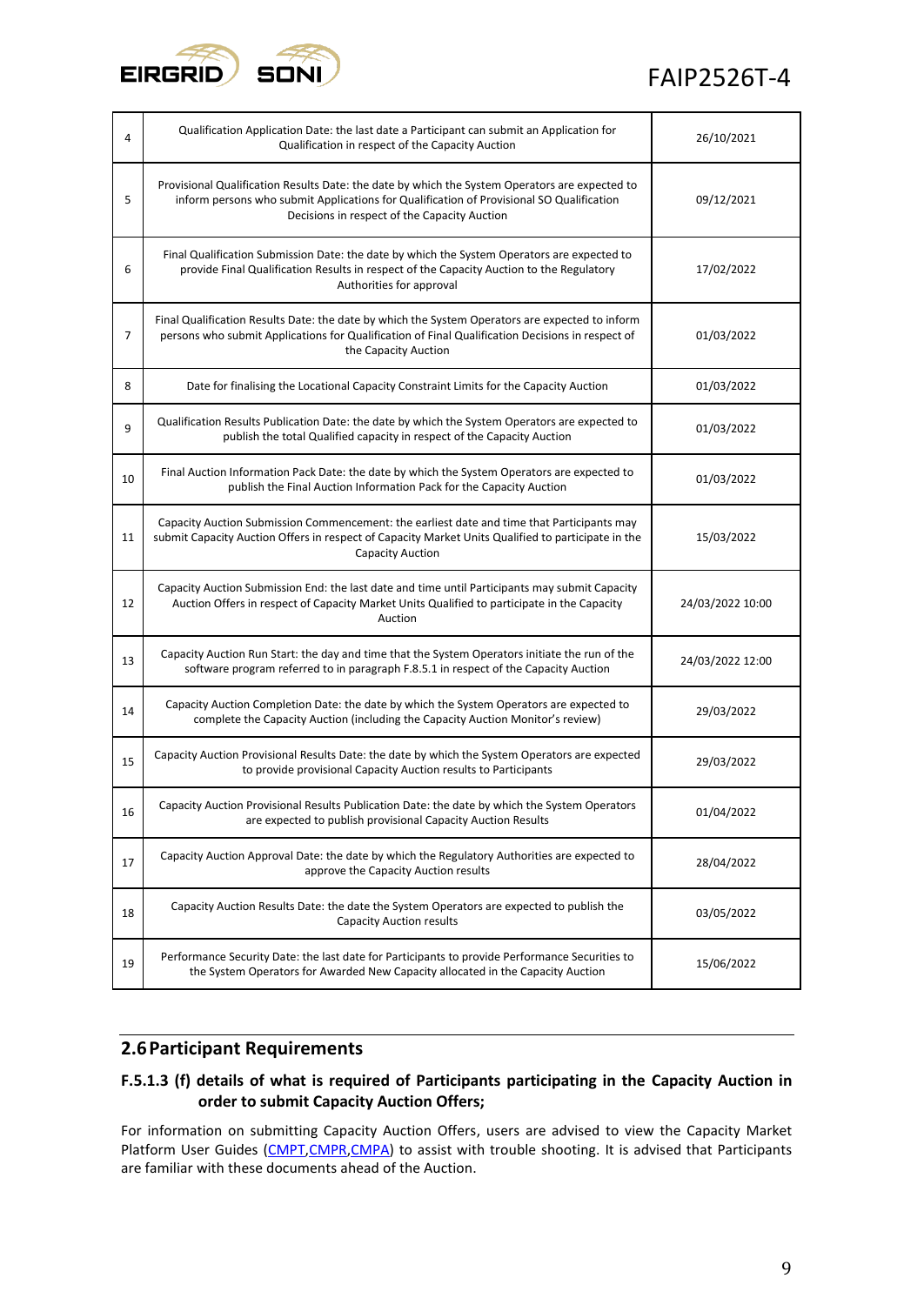

## <span id="page-9-0"></span>**2.7 Allowed Timeframe & Auction Solution Methodology**

#### **F.5.1.3 (g) the final Allowed Timeframe;**

In accordance with paragraph F.8.5.2 of the Capacity Market Code, the Allowed Timeframe for the 2025/2026 T-4 Capacity Auction is 24 hours.

The Capacity Auction will be conducted in accordance with section F.8 of the Capacity Market Code. For the avoidance of doubt, sections M.4 and M.6 of Capacity Market Code, which applied in respect of previous Capacity Auctions, no longer apply as notified by the Regulatory Authorities to the System Operators on the 4<sup>th</sup> December 2020.

## <span id="page-9-1"></span>**2.8 Annual Capacity Payment Exchange Rate**

#### **F.5.1.3 (h) the final Annual Capacity Payment Exchange Rate to be used by the System Operators in conducting the Capacity Auction and applicable to Awarded Capacity in the Capacity Auction;**

In accordance with Section K.2 of the Capacity Market Code, the approved Final Annual Capacity Payment Exchange Rate applicable to this Capacity Auction (and the associated calculation methodology) is set out in Table 8 below:

#### **Table 8 – Final Annual Capacity Payment Exchange Rates**

<span id="page-9-4"></span>

| <b>Annual Capacity Payment Exchange Rate</b> | <b>Annual Capacity Payment Exchange Rate</b> |
|----------------------------------------------|----------------------------------------------|
| $£1 = £0.8903$                               | $f1 = f1.1232$                               |

The Annual Capacity Payment Exchange Rate is calculated as average of the annual forward rate for five consecutive working days from  $7<sup>th</sup>$  February 2022 to 11<sup>th</sup> February 2022. The annual forward rate is calculated as the average of the forward exchange rates for the last Friday of each month of the Capacity Year 2025/2026 taken on each of these five days.

#### <span id="page-9-2"></span>**2.9Final Capacity Requirement**

#### **F.5.1.3 (i) the final Capacity Requirement to be used in the Capacity Auction;**

The Capacity Requirement has been calculated by the System Operators based on the approved methodology [\(SEM-21-079\)](https://www.semcommittee.com/sites/semc/files/media-files/T-4_2025_26_Parameters_Decision_Paper.pdf). The approved Capacity Requirement as set out in the Initial Auction Information Pack [\(IAIP2526T-4\)](https://www.sem-o.com/documents/general-publications/Initial-Auction-Information-Pack_IAIP2526T-4.pdf),is set out in Table 9 below:

#### **Table 9 – Capacity Requirement**

<span id="page-9-5"></span>

| <b>Capacity Requirement (MW)</b> |  |
|----------------------------------|--|
| 7,076                            |  |

#### <span id="page-9-3"></span>**2.10 Awarded Capacity**

## **F.5.1.3 (j) at the date of the Final Auction Information Pack, how much Awarded Capacity has already been procured for the relevant Capacity Year;**

The Awarded Capacity for each Locational Capacity Constraint Area is set out i[n Table 10](#page-10-3) below: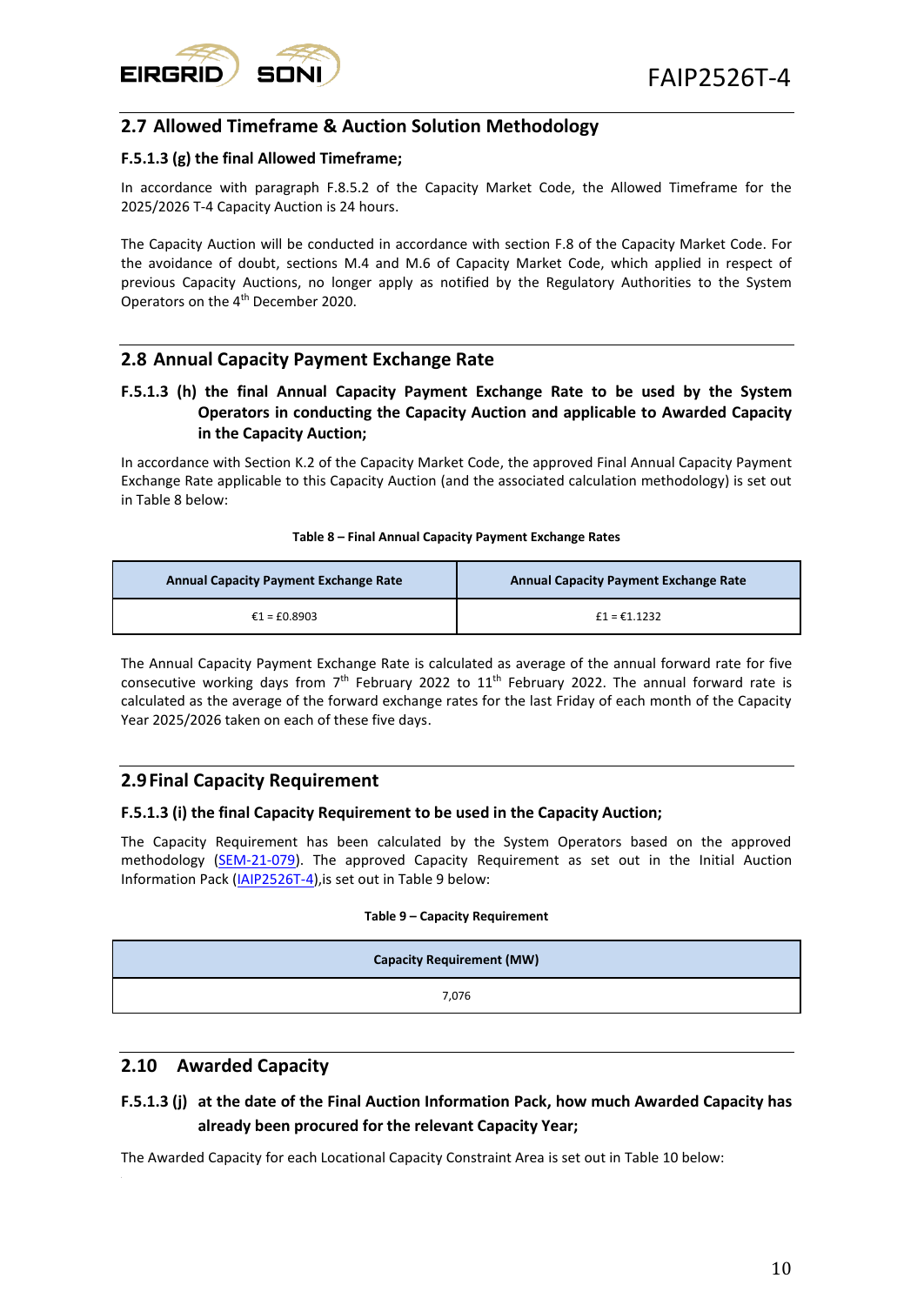

#### **Table 10 – Awarded Capacity**

<span id="page-10-3"></span>

| <b>Awarded Capacity (MW)</b> |           |  |
|------------------------------|-----------|--|
| L1-1: Northern Ireland       | 672.877   |  |
| L1-2: Ireland                | 1,663.781 |  |
| L2-1: Greater Dublin         | 828.279   |  |
| L2-2: Rest of Ireland        | 835.502   |  |

The Awarded Capacity for L1-2: Ireland is the sum of the Awarded Capacity for L2-1: Greater Dublin and L2-2: Rest of Ireland.

#### <span id="page-10-0"></span>**2.11Annual Stop-Loss Limit Factor**

#### **F.5.1.3 (k) the final Annual Stop-Loss Limit Factor applicable to Awarded Capacity allocated in the Capacity Auction;**

<span id="page-10-4"></span>As set out in the SEM Committee decision [\(SEM-21-079\)](https://www.semcommittee.com/sites/semc/files/media-files/T-4_2025_26_Parameters_Decision_Paper.pdf), the approved Annual Stop-Loss Limit Factor is set out in Table 11 below:

#### **Table 11 – Annual Stop-Loss Limit Factor**

| <b>Annual Stop-Loss Limit Factor</b> |     |  |
|--------------------------------------|-----|--|
|                                      | 1.5 |  |

#### <span id="page-10-1"></span>**2.12 Billing Period Stop-Loss Limit Factor**

#### **F.5.1.3 (l) the final Billing Period Stop-Loss Limit Factor applicable to Awarded Capacity allocated in the Capacity Auction;**

<span id="page-10-5"></span>As set out in the SEM Committee decision [\(SEM-21-079\)](https://www.semcommittee.com/sites/semc/files/media-files/T-4_2025_26_Parameters_Decision_Paper.pdf), the approved Billing Period Stop-Loss Limit Factor is set out in Table 12 below:

#### **Table 12 – Billing Period Stop-Loss Limit Factor**

| <b>Billing Period Stop-Loss Limit Factor</b> |  |
|----------------------------------------------|--|
| 0.5                                          |  |

### <span id="page-10-2"></span>**2.13 Performance Securities**

**F.5.1.3 (m) in respect of Performance Securities:**

- **(i) the final Performance Security Posting Dates/ Events applicable to Awarded New Capacity allocated in the Capacity Auction; and**
- **(ii) for each Performance Security Posting Date/ Event, the final €/MW rate to be applied in setting Performance Securities applicable to Awarded New Capacity allocated in the Capacity Auction;**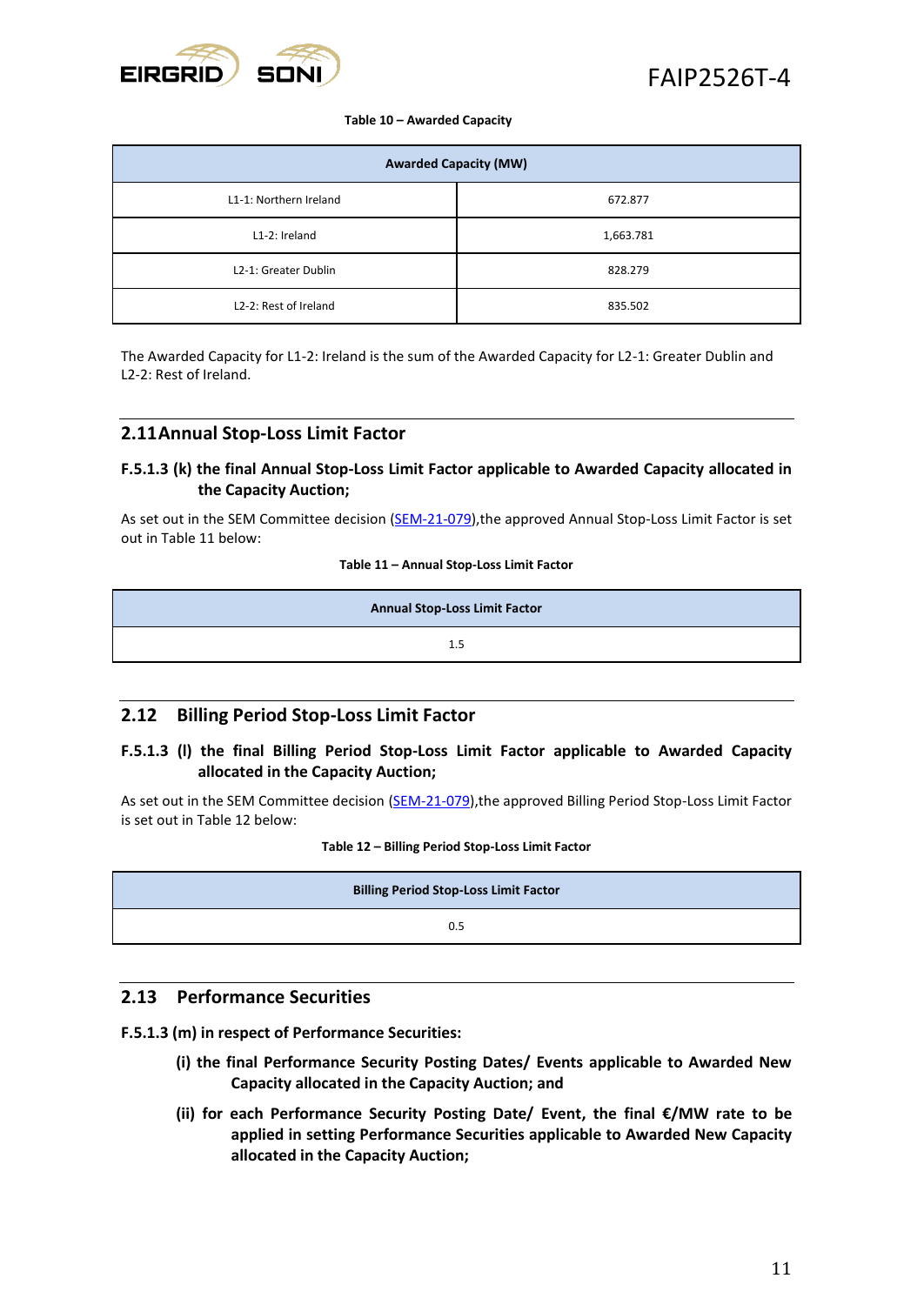

<span id="page-11-2"></span>As set out in the SEM Committee decision [\(SEM-21-079\)](https://www.semcommittee.com/sites/semc/files/media-files/T-4_2025_26_Parameters_Decision_Paper.pdf), the approved final Performance Security Posting Dates / Events and final performance security rates are set out in Table 13 below:

| Date / Event                                                                                 | Performance Security Rate (€/MW) |
|----------------------------------------------------------------------------------------------|----------------------------------|
| From Capacity Auction completion to 24 months prior to the<br>beginning of the Capacity Year | 10,000                           |
| 24-13 months prior to the beginning of the Capacity Year                                     | 20.000                           |
| From 13 months prior to beginning of Capacity Year                                           | 30.000                           |
| From beginning of Capacity Year                                                              | 40.000                           |

## <span id="page-11-0"></span>**2.14 Termination Charges**

#### **F.5.1.3 (n) the final €/MW fee rates for calculating Termination Charges applicable to Awarded New Capacity allocated in the Capacity Auction;**

<span id="page-11-3"></span>As set out in the SEM Committee decision [\(SEM-21-079\)](https://www.semcommittee.com/sites/semc/files/media-files/T-4_2025_26_Parameters_Decision_Paper.pdf), the approved final Termination Charge rates are set out in Table 14 below:

| Table 14 - Termination Charge Rates |  |  |
|-------------------------------------|--|--|
|-------------------------------------|--|--|

| Date / Event                                                                                 | Termination Charge Rate (€/MW) |
|----------------------------------------------------------------------------------------------|--------------------------------|
| From Capacity Auction completion to 24 months prior to the<br>beginning of the Capacity Year | 10,000                         |
| 24-13 months prior to the beginning of the Capacity Year                                     | 20,000                         |
| From 13 months prior to beginning of Capacity Year                                           | 30,000                         |
| From beginning of Capacity Year                                                              | 40.000                         |

## <span id="page-11-1"></span>**2.15 Scarcity Price**

#### **F.5.1.3 (o) anticipated values for the Full Administered Scarcity Price and the Reserve Scarcity Price Curve applicable to the Capacity Year;**

<span id="page-11-4"></span>As set out in the SEM Committee decision [\(SEM-21-079\)](https://www.semcommittee.com/sites/semc/files/media-files/T-4_2025_26_Parameters_Decision_Paper.pdf), the approved anticipated values of the Full Administered Scarcity Price and the Reserve Scarcity Price Curve are set out in Table 15 below:

|  | Table 15 – Anticipated Administered Scarcity Price Curve |  |
|--|----------------------------------------------------------|--|
|  |                                                          |  |

| <b>Short Term Reserve (MW)</b> | Administered Scarcity Price (€/MWh) |
|--------------------------------|-------------------------------------|
| <b>Demand Control</b>          | 25% of VOLL                         |
| 0                              | 25% of VOLL                         |
| 500                            | <b>DSU Theoretical Price</b>        |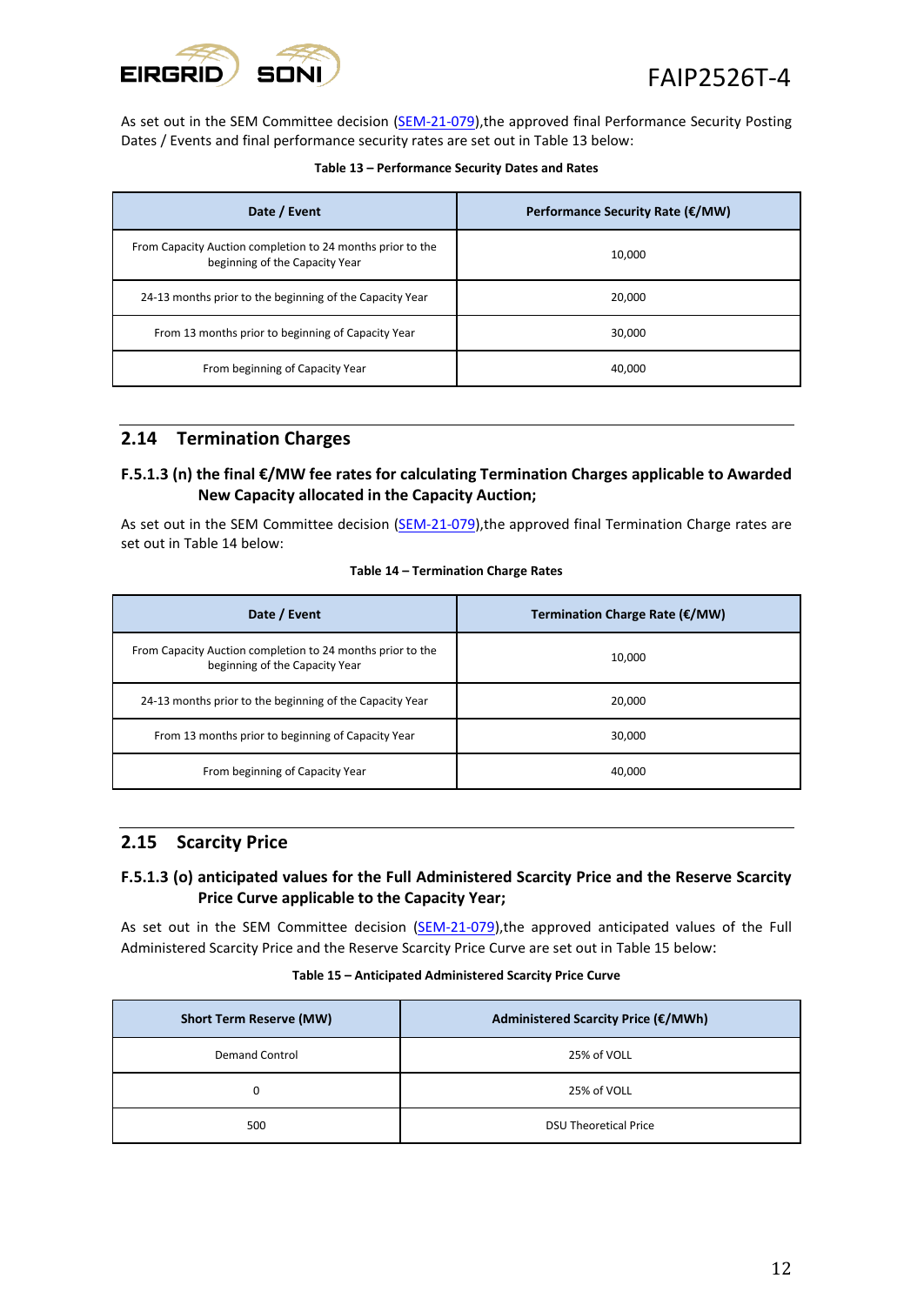

## <span id="page-12-0"></span>**2.16 Administered Strike Price**

### **D.3.1.2 (p) anticipated values for the parameters listed in paragraph F.16.1.1 and F.16.1.5 of the Trading and Settlement Code to be applied in determining the Strike Price in accordance with the Trading and Settlement Code for the Capacity Year; and**

<span id="page-12-1"></span>The approved anticipated values to be applied in determining the Strike Price are set out in [Table 16](#page-12-1) below:

| <b>Strike Price Component</b>          | Value                                                                                                                                                                               | Unit      |
|----------------------------------------|-------------------------------------------------------------------------------------------------------------------------------------------------------------------------------------|-----------|
| PCARBON <sub>m</sub>                   | PCARBON <sub>m</sub> Index                                                                                                                                                          | €/tCO2e   |
| PFUELNG <sub>m</sub>                   | [PFUELNG <sub>m</sub> Index (p/therm) x 0.01 ( $E/p$ ) + PFUELNG <sub>m</sub> Transport<br>$(f/\text{therm})$ x Exchange Rate $(f)$ x 9.48 (therm/GJ) x 3.6 (GJ/MWh)                | €/MWh     |
| PFUELO <sub>m</sub>                    | [PFUELO <sub>m</sub> Index (\$/t) x Exchange Rate (€/\$) + PFUELO <sub>m</sub> Transport<br>(€/t)] x 0.025 (t/GJ) x 3.6 (GJ/MWh)                                                    | €/MWh     |
| PCARBON <sub>m</sub> Index             | ICE ECX EUA Futures - EUA - (monthly) <sup>5</sup>                                                                                                                                  | €/tCO2e   |
| $PFLUEINGm$ Index                      | ICE UK Natural Gas Index (monthly)                                                                                                                                                  | p/therm   |
| PFUELNG <sub>m</sub> Transport         | $0.0424^6$                                                                                                                                                                          | £/therm   |
| PFUELO <sub>m</sub> Index              | Platt's Forward Curve (monthly) for monthly swap transactions for<br>1% sulphur free on board (FOB) fuel oil cargoes in North West<br>Europe (NWE) for the relevant month (AAEGR00) | \$/t      |
| PFUELO <sub>m</sub> Transport          | 50 <sup>7</sup>                                                                                                                                                                     | €/t       |
| <b>FTHEORYPU<sub>v</sub></b>           | 15                                                                                                                                                                                  | %         |
| FCARBONING <sub>v</sub>                | 0.202                                                                                                                                                                               | tCO2e/MWh |
| <b>FCARBONINO<sub>V</sub></b>          | 0.277                                                                                                                                                                               | tCO2e/MWh |
| PTHEORYDSU <sub>v</sub>                | 500                                                                                                                                                                                 | €/MWh     |
| Exchange Rate $(\varepsilon/\text{f})$ | The Trading Day Exchange Rate as defined in the Trading and<br>Settlement Code                                                                                                      | €/£       |
| Exchange Rate $(E/$)$                  | The rate set at 17:00 the day before the Trading Day, from the same<br>source as used for the Trading Day Exchange Rate                                                             | €/\$      |
| therm per GJ                           | $9.48^8$                                                                                                                                                                            | therm/GJ  |
| LSFO calorific value                   | $0.025^9$                                                                                                                                                                           | t/GJ      |

#### **Table 16 – Anticipated Strike Price calculation components**

<sup>5</sup> The December price for a given year will apply to all months falling within that year.

<sup>6</sup> NI natural gas transport adder used in I-SEM PLEXOS Forecast Model 2016-17.

<sup>7</sup> Based on ROI LSFO transport adder used in I-SEM PLEXOS Forecast Model 2016-17.

<sup>8</sup> I-SEM PLEXOS Forecast Model 2016-17

<sup>9</sup> I-SEM PLEXOS Forecast Model 2016-17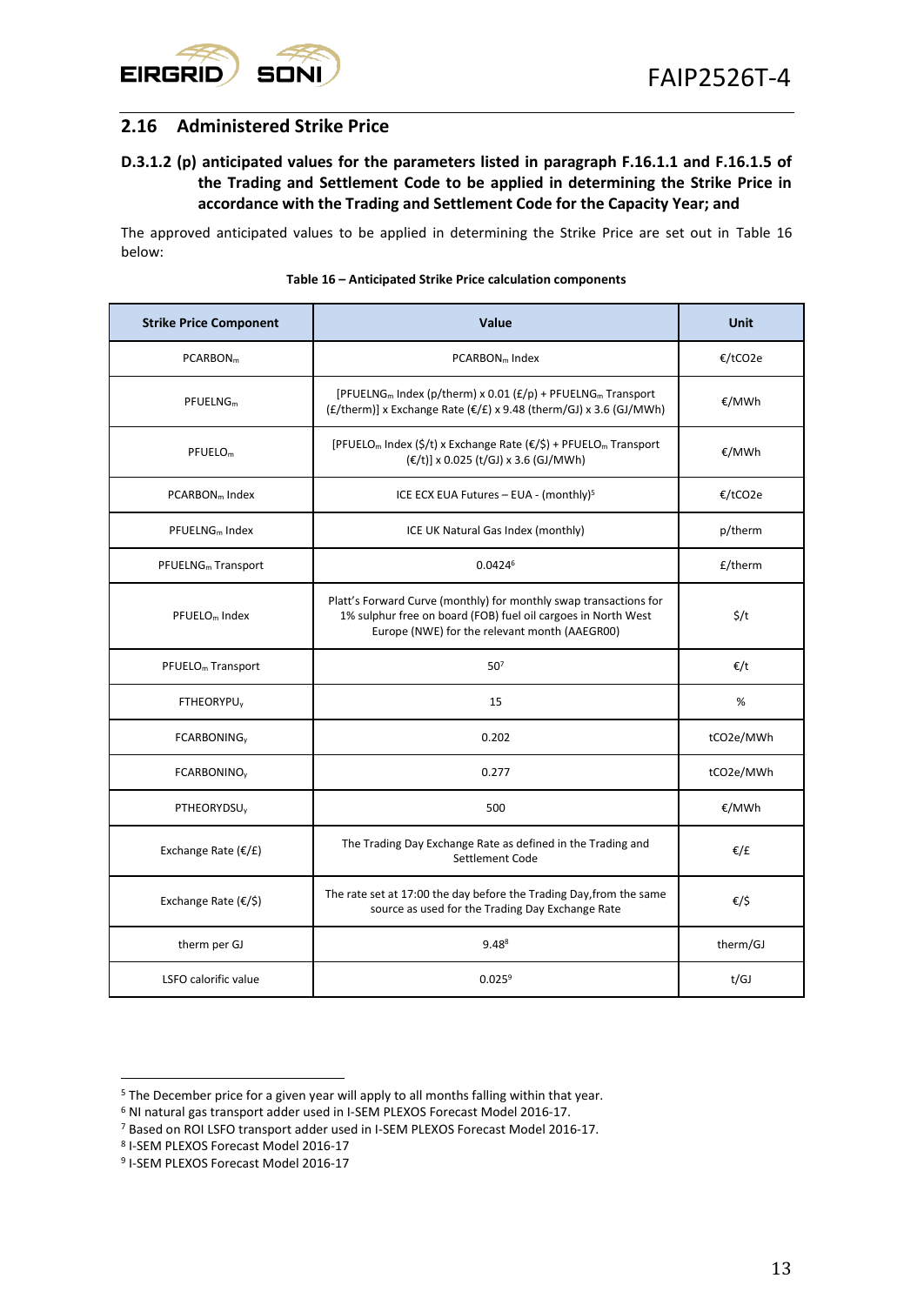# <span id="page-13-0"></span>**3. Other Capacity Market Code Items**

The additional information provided in this section is not required to be published in the Final Auction Information Pack but is provided for reference.

## <span id="page-13-1"></span>**3.1 Implementation Progress Reporting Schedule**

This section gives the Implementation Progress Reporting Schedule applicable to the 2025/2026 T-4 Capacity Auction. This was published in section 2.19 of the Initial Auction Information Pack. These values have not changed and are only included here for reference.

#### **J.4.2.3 The System Operators shall publish:**

- **(a) the reporting schedule for Awarded New Capacity initially in the applicable Capacity Auction Timetable; and**
- **(b) any amended reporting schedule within two Working Days of receiving the schedule or amended schedule from the Regulatory Authorities.**

<span id="page-13-3"></span>This table lists the Implementation Progress Reporting Schedule for the 2025/2026 T-4 Capacity Auction.

| <b>Report Name</b>                       | <b>Date</b> |
|------------------------------------------|-------------|
| <b>Implementation Progress Report 1</b>  | 15/06/2022  |
| <b>Implementation Progress Report 2</b>  | 13/01/2023  |
| <b>Implementation Progress Report 3</b>  | 14/07/2023  |
| <b>Implementation Progress Report 4</b>  | 16/01/2024  |
| <b>Implementation Progress Report 5</b>  | 16/07/2024  |
| <b>Implementation Progress Report 6</b>  | 14/01/2025  |
| <b>Implementation Progress Report 7</b>  | 18/07/2025  |
| <b>Implementation Progress Report 8</b>  | 23/01/2026  |
| <b>Implementation Progress Report 9</b>  | 24/07/2026  |
| <b>Implementation Progress Report 10</b> | 22/01/2027  |

#### **Table 17 – Implementation Progress Reporting Schedule**

The obligation also remains on the Participant with Awarded Capacity to report upon achieving the following Milestones (where applicable):

- (i) Substantial Financial Completion;
- (ii) Commencement of Construction Works; and
- <span id="page-13-2"></span>(iii) Substantial Completion.

## **3.2 Substantial Financial Completion Period**

This section gives the Substantial Financial Completion Period applicable to the 2025/2026 T-4 Capacity Auction. This was published in section 2.20 of the Initial Auction Information Pack.

#### **D.3.1.2 The Initial Auction Information Pack for a Capacity Auction shall set out:**

#### <span id="page-13-4"></span>**(r) The Substantial Financial Completion Period.**

#### **Table 18 – Substantial Financial Completion Period**

| <b>Substantial Financial Completion Period</b> |  |
|------------------------------------------------|--|
| 18 months                                      |  |